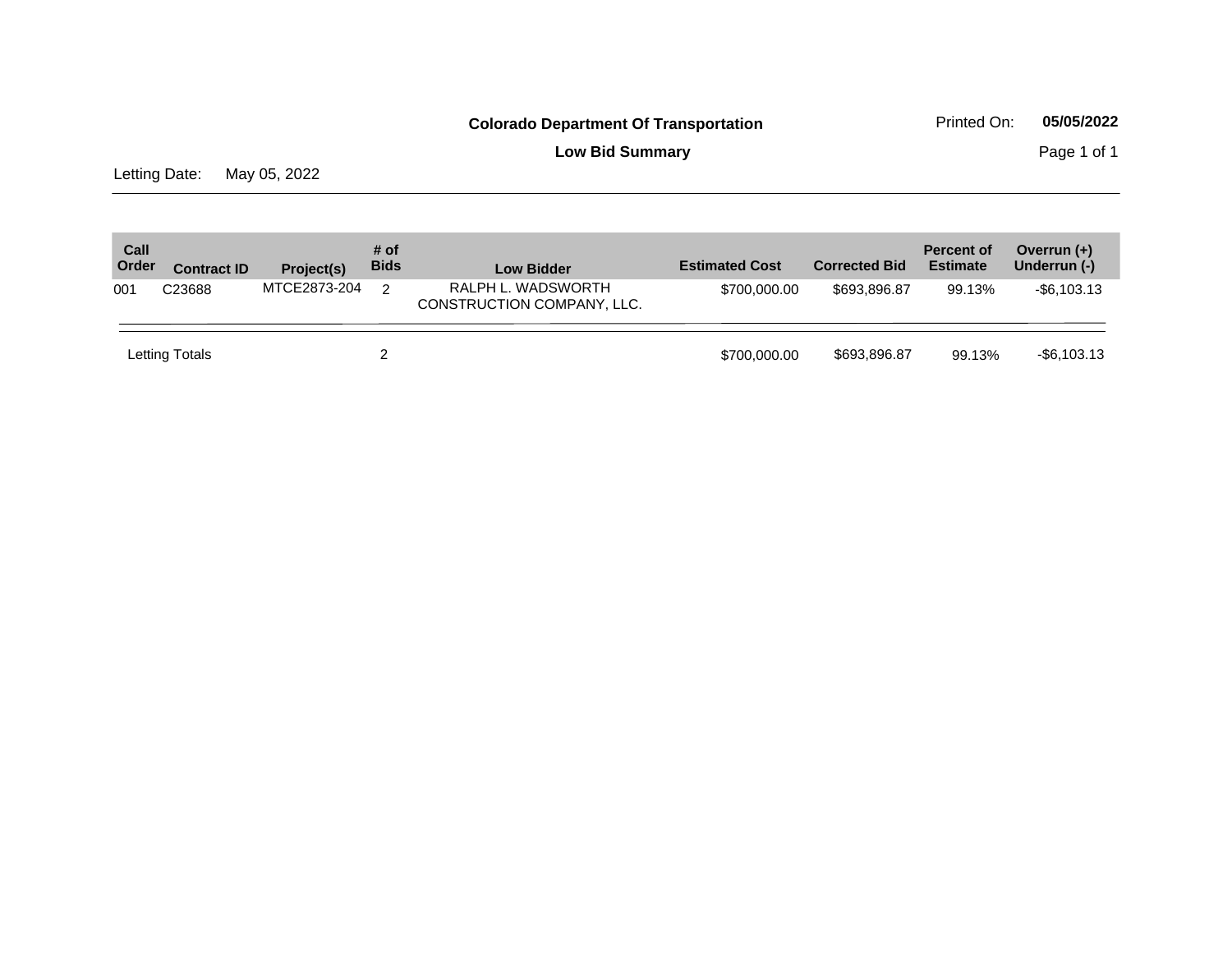|                              |              | <b>Colorado Department Of Transportation</b> | Printed On: | 05/05/2022  |
|------------------------------|--------------|----------------------------------------------|-------------|-------------|
|                              |              | <b>Vendor Ranking</b>                        |             | Page 1 of 1 |
| <b>Contract Description:</b> | Contract ID: | C23688                                       |             |             |

US287 FT.COLLINS LARIMER COUNTY MP 351-354

| Rank | <b>Vendor ID</b> | <b>Vendor Name</b>                            | <b>Total Bid</b> | <b>Percent Of</b><br><b>Low Bid</b> | <b>Percent Of</b><br><b>Estimate</b> |
|------|------------------|-----------------------------------------------|------------------|-------------------------------------|--------------------------------------|
|      | 1415A            | RALPH L. WADSWORTH CONSTRUCTION COMPANY, LLC. | \$693.896.87     | 100.00%                             | 99.13%                               |
| 0    | -EST-            | <b>Engineer's Estimate</b>                    | \$700,000.00     | 100.88%                             | 100.00%                              |
|      | 905A             | ABCO CONTRACTING, INC.                        | \$1,065,888.00   | 153.61%                             | 152.27%                              |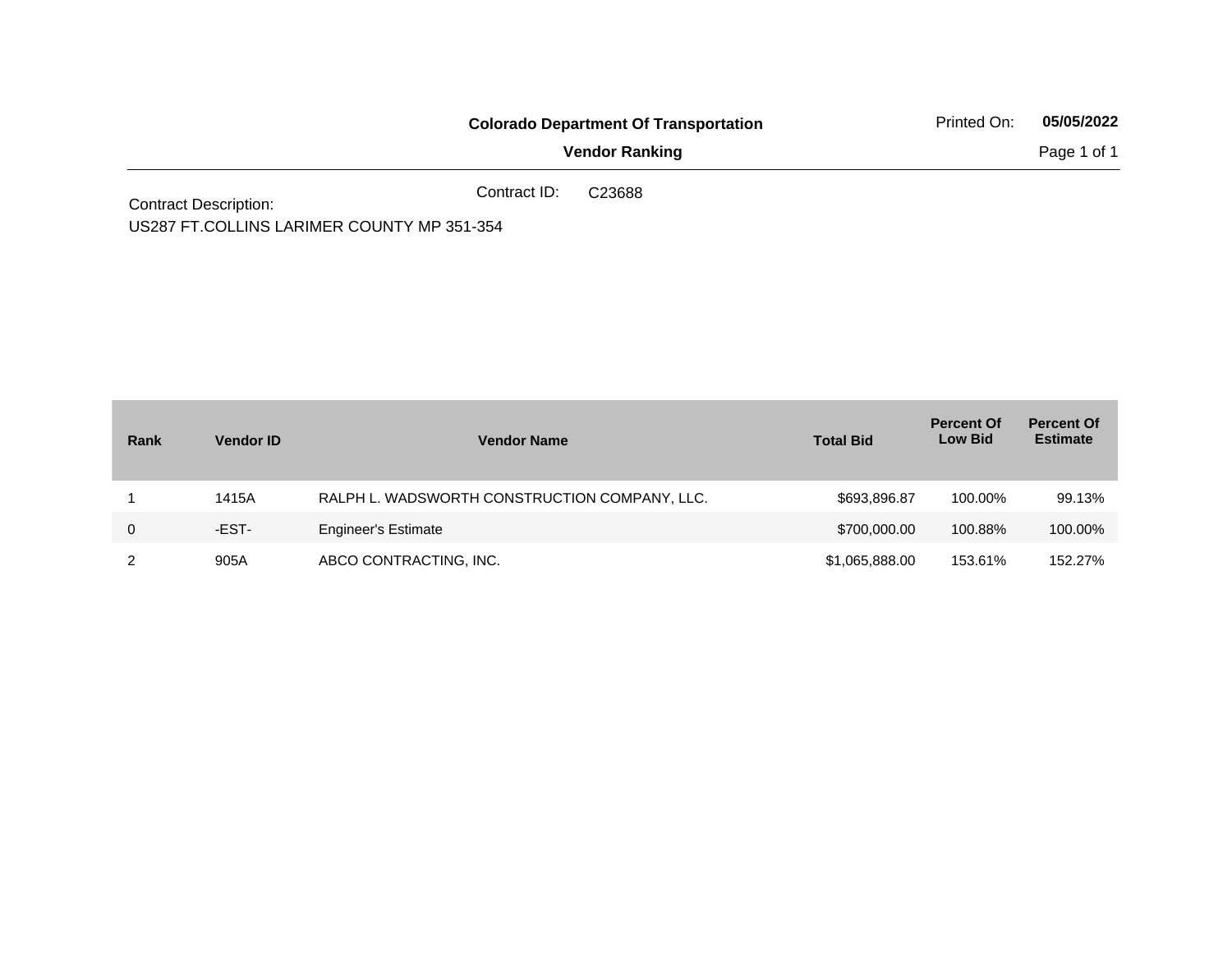|                               | <b>Tabulation of Bids</b> |
|-------------------------------|---------------------------|
| Contract $\mathsf{ID}$ CO3688 |                           |

|                    |                                                                    |              | ບ∠ບບບ      |                                           |                      |                                                                                  |                      |                                                |               |
|--------------------|--------------------------------------------------------------------|--------------|------------|-------------------------------------------|----------------------|----------------------------------------------------------------------------------|----------------------|------------------------------------------------|---------------|
|                    |                                                                    |              |            | $(0)$ -EST-<br><b>Engineer's Estimate</b> |                      | (1) 1415A<br><b>RALPH L. WADSWORTH</b><br><b>CONSTRUCTION CO.,</b><br><b>LLC</b> |                      | $(2)$ 905A<br><b>ABCO CONTRACTING,</b><br>INC. |               |
| <b>Item Code</b>   | <b>Description</b>                                                 | Quantity     |            | <b>Unit Price</b>                         | <b>Amount</b>        | <b>Unit Price</b>                                                                | Amount               | <b>Unit Price</b>                              | <b>Amount</b> |
| <b>SECTION:</b>    | <b>ROADWAY</b><br>0001                                             |              |            |                                           |                      |                                                                                  | LCC:                 |                                                |               |
| 206-00000          | <b>Structure Excavation</b>                                        | 19.000       | CY         | 80.00000                                  | 1,520.00             | 153.40000                                                                        | 2,914.60             | 110.00000                                      | 2,090.00      |
|                    | 208-00035 Aggregate Bag                                            | 200.000      | LF         | 10.00000                                  | 2,000.00             | 11.24000                                                                         | 2,248.00             | 15.00000                                       | 3,000.00      |
|                    | 208-00045 Concrete Washout Structure                               |              | 1.000 EACH | 2,000.00000                               | 2,000.00             | 4,210.31000                                                                      | 4,210.31             | 5,600.00000                                    | 5,600.00      |
|                    | 210-03100 Replace Concrete Pavement                                | 2,071.000    | <b>SY</b>  |                                           | 180.00000 372,780.00 |                                                                                  | 161.58000 334,632.18 | 297.00000 615,087.00                           |               |
|                    | 304-06000 Aggregate Base Course (Class 6)                          | 34.000       | <b>TON</b> | 150.00000                                 | 5,100.00             | 107.52000                                                                        | 3,655.68             | 230.00000                                      | 7,820.00      |
|                    | 306-01000 Reconditioning                                           | 113,000      | <b>SY</b>  | 10.00000                                  | 1,130.00             | 13.16000                                                                         | 1,487.08             | 122.00000                                      | 13,786.00     |
|                    | 614-72875 Loop Detector Wire                                       | 150.000      | LF         | 60.00000                                  | 9,000.00             | 43.16000                                                                         | 6,474.00             | 53.00000                                       | 7,950.00      |
|                    | 614-73000 Piezo (Electric) (CL I) (11 Foot)                        |              | 2.000 EACH | 6,000.00000                               | 12,000.00            | 9,874.22000                                                                      | 19,748.44            | 12,150.00000                                   | 24,300.00     |
|                    | 620-00020 Sanitary Facility                                        |              | 1.000 EACH | 2,500.00000                               | 2,500.00             | 842.06000                                                                        | 842.06               | 1,300.00000                                    | 1,300.00      |
|                    | 626-00000 Mobilization                                             | 1.000        | L SI       | 63,350.00000                              | 63,350.00            | 185,000.00000 185,000.00                                                         |                      | 202,000.00000 202,000.00                       |               |
|                    | 626-01114 Public Information Management (Tier IV)                  | 10.000       | <b>DAY</b> | 300.00000                                 | 3,000.00             | 163.15000                                                                        | 1,631.50             | 235.00000                                      | 2,350.00      |
|                    | 627-00008 Modified Epoxy Pavement Marking                          | 4.000        | GAL        | 750.00000                                 | 3,000.00             | 526.29000                                                                        | 2,105.16             | 2,585.00000                                    | 10,340.00     |
|                    | 627-01011 Preformed Plastic Pavement Marking<br>(Contrast)(Inlaid) | 67.000       | SF         | 60.00000                                  | 4,020.00             | 21.05000                                                                         | 1,410.35             | 65.00000                                       | 4,355.00      |
| 630-00000 Flagging |                                                                    | 600.000 HOUR |            | 35.00000                                  | 21,000.00            |                                                                                  | 33.11000 19,866.00   | 49.00000                                       | 29,400.00     |
|                    | 630-00007 Traffic Control Inspection                               | 8.000        | <b>DAY</b> | 350.00000                                 | 2,800.00             | 123.74000                                                                        | 989.92               | 325.00000                                      | 2,600.00      |

Page 1 of 3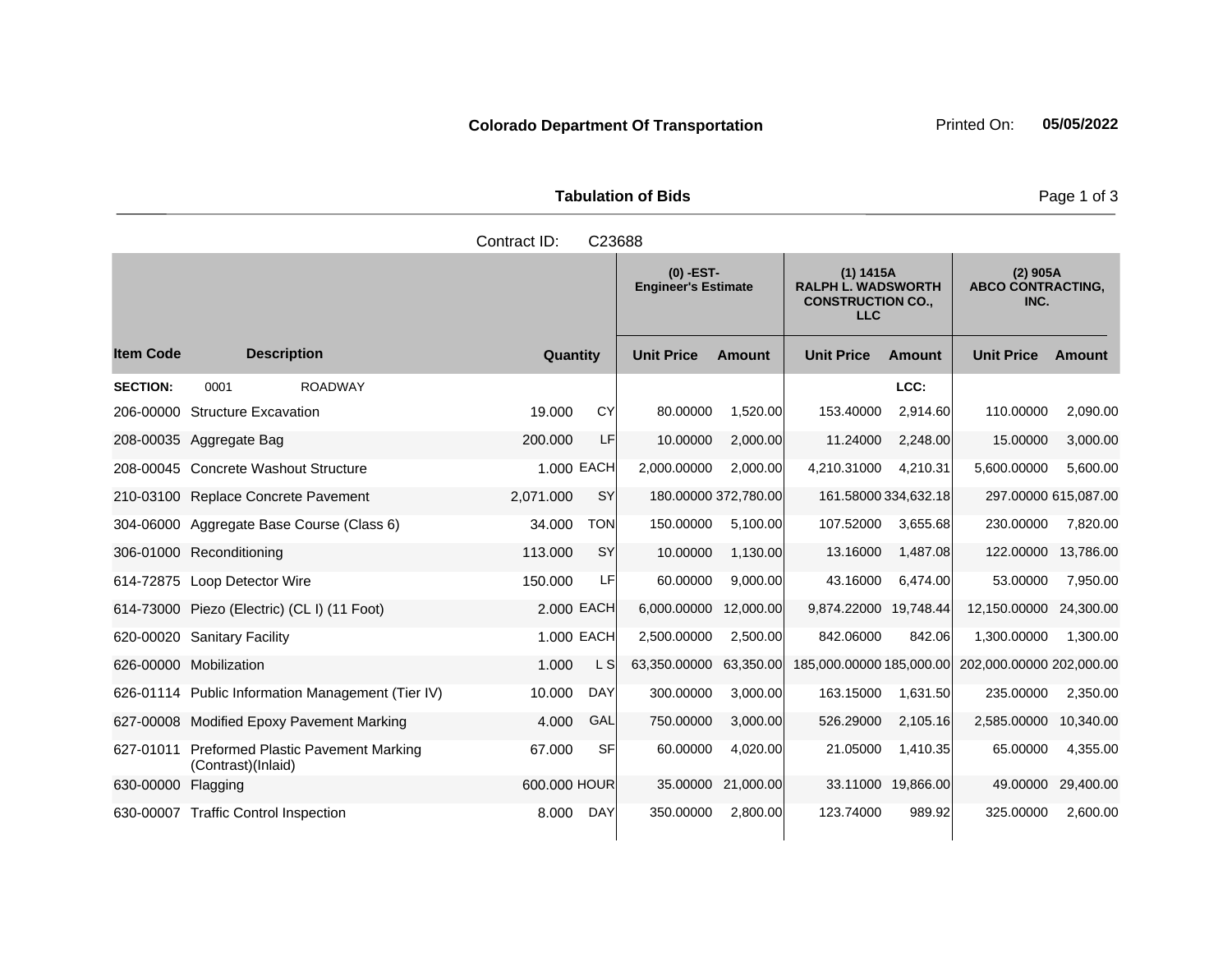| <b>Tabulation of Bids</b> |                               |  |  |  |  |  |  |
|---------------------------|-------------------------------|--|--|--|--|--|--|
|                           | Contract ID: C23688<br>$\sim$ |  |  |  |  |  |  |

|                        |                                                                          |                      | $(0)$ -EST-<br><b>Engineer's Estimate</b> |               | (1) 1415A<br><b>RALPH L. WADSWORTH</b><br><b>CONSTRUCTION CO.,</b><br><b>LLC</b> |              | $(2)$ 905A<br><b>ABCO CONTRACTING,</b><br>INC. |                |
|------------------------|--------------------------------------------------------------------------|----------------------|-------------------------------------------|---------------|----------------------------------------------------------------------------------|--------------|------------------------------------------------|----------------|
| <b>Item Code</b>       | <b>Description</b>                                                       | Quantity             | <b>Unit Price</b>                         | <b>Amount</b> | <b>Unit Price</b>                                                                | Amount       | <b>Unit Price</b>                              | Amount         |
| <b>SECTION:</b>        | 0001<br><b>ROADWAY</b>                                                   |                      |                                           |               |                                                                                  | LCC:         |                                                |                |
|                        | 630-00012 Traffic Control Management                                     | <b>DAY</b><br>20.000 | 1,300.00000                               | 26,000.00     | 1,567.35000 31,347.00                                                            |              | 1,500.00000                                    | 30,000.00      |
|                        | 630-80335 Barricade (Type 3 M-A) (Temporary)                             | 4.000 EACH           | 300.00000                                 | 1,200.00      | 191.20000                                                                        | 764.80       | 390.00000                                      | 1,560.00       |
| 630-80341              | Construction Traffic Sign (Panel Size A)                                 | 18.000 EACH          | 65.00000                                  | 1,170.00      | 265.28000                                                                        | 4,775.04     | 100.00000                                      | 1,800.00       |
|                        | 630-80342 Construction Traffic Sign (Panel Size B)                       | 52.000 EACH          | 75.00000                                  | 3,900.00      | 83.98000                                                                         | 4.366.96     | 305.00000                                      | 15,860.00      |
|                        | 630-80343 Construction Traffic Sign (Panel Size C)                       | 16.000 EACH          | 80.00000                                  | 1,280.00      | 96.40000                                                                         | 1,542.40     | 355.00000                                      | 5,680.00       |
|                        | 630-80355 Portable Message Sign Panel                                    | 2.000 EACH           | 7,500.00000                               | 15,000.00     | 5,623.39000                                                                      | 11,246.78    | 3,555.00000                                    | 7,110.00       |
|                        | 630-80358 Advance Warning Flashing or Sequencing<br>Arrow Panel (C Type) | 2.000 EACH           | 2,000.00000                               | 4,000.00      | 1,771.37000                                                                      | 3,542.74     | 970.00000                                      | 1,940.00       |
| 630-80360              | Drum Channelizing Device                                                 | 150.000 EACH         | 60.00000                                  | 9,000.00      | 54.01000                                                                         | 8,101.50     | 97,00000                                       | 14,550.00      |
| 630-80363              | Drum Channelizing Device (With Light)<br>(Flashing)                      | 10.000 EACH          | 50.00000                                  | 500.00        | 59.41000                                                                         | 594.10       | 110.00000                                      | 1,100.00       |
| 630-80380              | <b>Traffic Cone</b>                                                      | 50,000 EACH          | 15.00000                                  | 750.00        | 9.72000                                                                          | 486.00       | 26.00000                                       | 1,300.00       |
| 630-80511              | Mobile Pavement Marking Zone                                             | 1.000<br>L S         | 10,000.00000                              | 10,000.00     | 5,262.88000                                                                      | 5,262.88     | 3,900.00000                                    | 3,900.00       |
| 630-85040              | Impact Attenuator (Truck Mounted<br>Attenuator) (Temporary)              | 2,000 EACH           | 20,000.00000                              | 40,000.00     | 13,115.39000                                                                     | 26,230.78    | 16,805.00000                                   | 33.610.00      |
| 630-86801              | Traffic Signal (Temporary)                                               | L S<br>1.000         | 82,000.00000 82,000.00                    |               | 8,420.61000                                                                      | 8,420.61     | 15,500.00000 15,500.00                         |                |
| <b>Section Totals:</b> |                                                                          |                      |                                           | \$700,000.00  |                                                                                  | \$693,896.87 |                                                | \$1,065,888.00 |

Page 2 of 3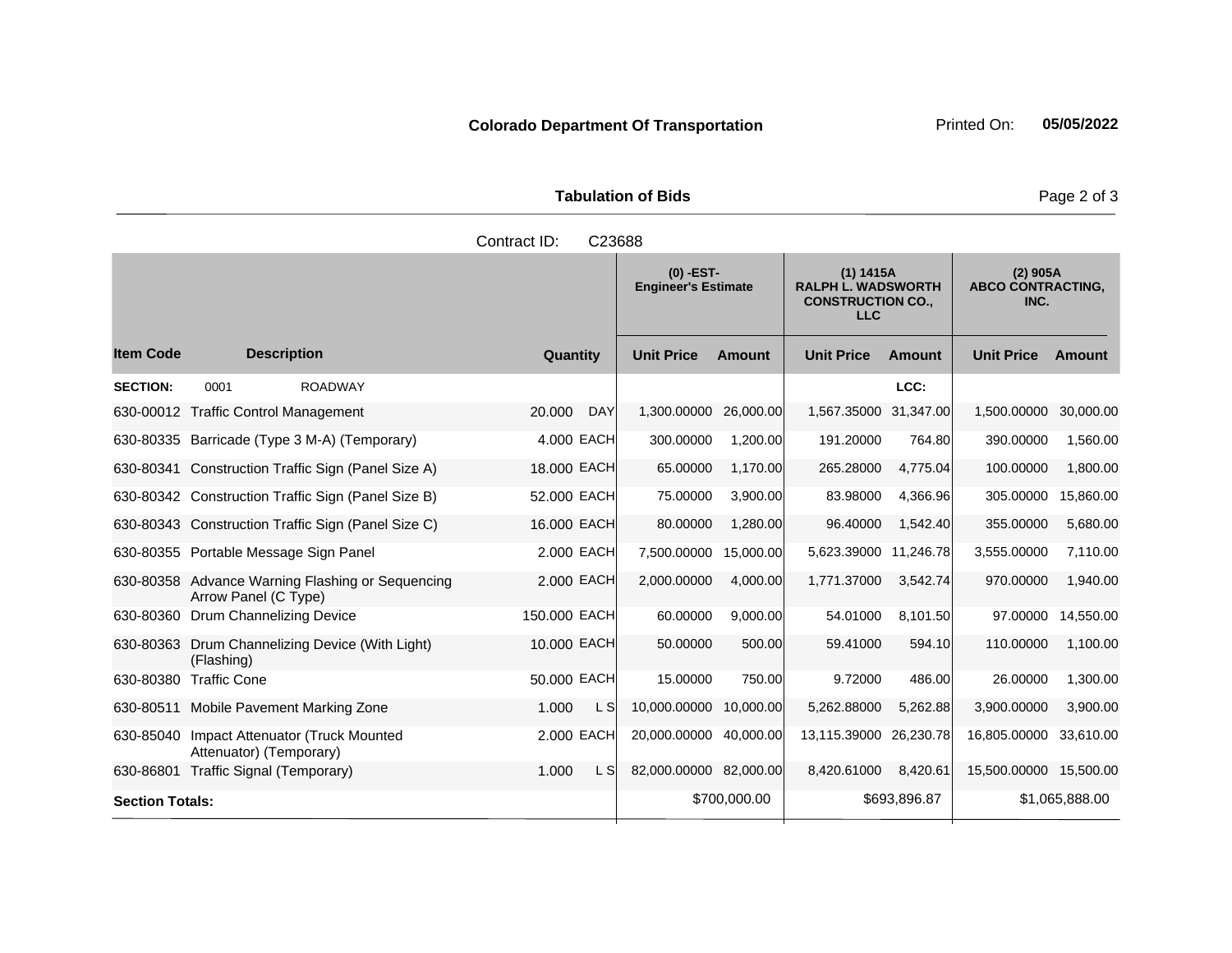| Page 3 of 3<br><b>Tabulation of Bids</b><br>Contract ID:<br>C23688 |  |  |  |  |  |  |
|--------------------------------------------------------------------|--|--|--|--|--|--|
|                                                                    |  |  |  |  |  |  |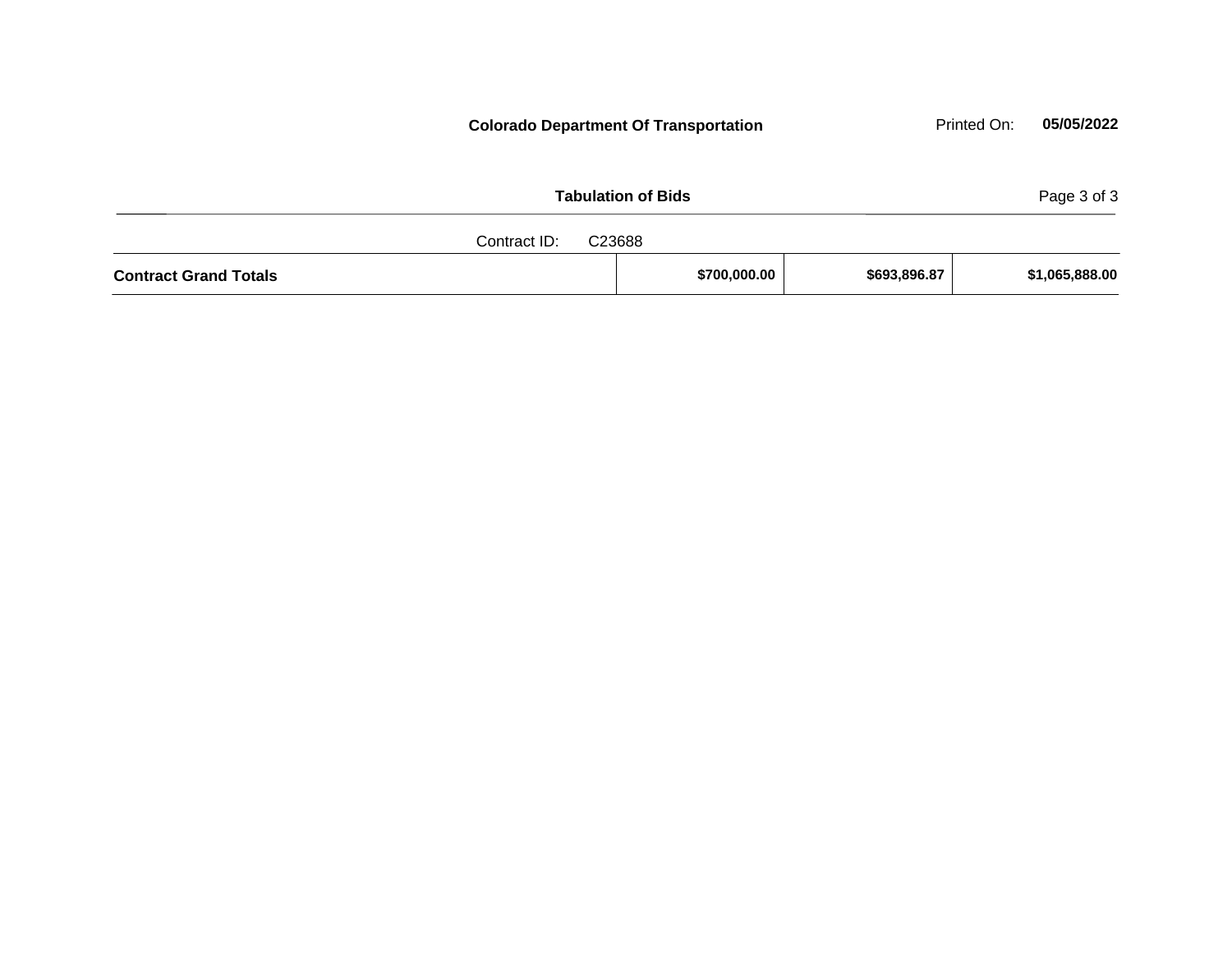**Low Bid Item Analysis Page 1 of 3** 

|                 |                                   |                                         | Contract ID:              | C23688                            |                            |                   |                     |                               |
|-----------------|-----------------------------------|-----------------------------------------|---------------------------|-----------------------------------|----------------------------|-------------------|---------------------|-------------------------------|
| Line            | Item/<br>Description              | Quantity                                | <b>Estimated</b><br>Price | <b>Bid Price/</b><br><b>Units</b> | <b>Estimated</b><br>Amount | <b>Bid Amount</b> | <b>Bid Est</b><br>% | Overrun $(+)$<br>Underrun (-) |
| <b>SECTION:</b> | 0001                              | <b>ROADWAY</b>                          |                           |                                   |                            |                   |                     |                               |
| 0005            | 206-00000                         | 19.000                                  | 80.00000                  | 153.40000                         | 1,520.00                   | 2,914.60          | 191.75%             | 1,394.60                      |
|                 | <b>Structure Excavation</b>       |                                         |                           | <b>CY</b>                         |                            |                   |                     |                               |
| 0010            | 208-00035                         | 200,000                                 | 10.00000                  | 11.24000                          | 2,000.00                   | 2,248.00          | 112.40%             | 248.00                        |
|                 | Aggregate Bag                     |                                         |                           | LF                                |                            |                   |                     |                               |
| 0015            | 208-00045                         | 1.000                                   | 2,000.00000               | 4,210.31000                       | 2,000.00                   | 4,210.31          | 210.52%             | 2,210.31                      |
|                 | <b>Concrete Washout Structure</b> |                                         |                           | <b>EACH</b>                       |                            |                   |                     |                               |
| 0020            | 210-03100                         | 2.071.000                               | 180.00000                 | 161.58000                         | 372,780.00                 | 334,632.18        | 89.77%              | $-38,147.82$                  |
|                 | Replace Concrete Pavement         |                                         |                           | <b>SY</b>                         |                            |                   |                     |                               |
| 0025            | 304-06000                         | 34.000                                  | 150.00000                 | 107.52000                         | 5,100.00                   | 3,655.68          | 71.68%              | $-1,444.32$                   |
|                 |                                   | Aggregate Base Course (Class 6)         |                           | <b>TON</b>                        |                            |                   |                     |                               |
| 0030            | 306-01000                         | 113.000                                 | 10.00000                  | 13.16000                          | 1,130.00                   | 1,487.08          | 131.60%             | 357.08                        |
|                 | Reconditioning                    |                                         |                           | <b>SY</b>                         |                            |                   |                     |                               |
| 0035            | 614-72875                         | 150.000                                 | 60.00000                  | 43.16000                          | 9,000.00                   | 6,474.00          | 71.93%              | $-2,526.00$                   |
|                 | Loop Detector Wire                |                                         |                           | LF.                               |                            |                   |                     |                               |
| 0040            | 614-73000                         | 2.000                                   | 6,000.00000               | 9,874.22000                       | 12,000.00                  | 19,748.44         | 164.57%             | 7,748.44                      |
|                 | Piezo (Electric) (CL I) (11 Foot) |                                         |                           | <b>EACH</b>                       |                            |                   |                     |                               |
| 0045            | 620-00020                         | 1.000                                   | 2,500.00000               | 842.06000                         | 2,500.00                   | 842.06            | 33.68%              | $-1,657.94$                   |
|                 | <b>Sanitary Facility</b>          |                                         |                           | <b>EACH</b>                       |                            |                   |                     |                               |
| 0050            | 626-00000                         | 1.000                                   | 63,350.00000              | 185,000.00000                     | 63,350.00                  | 185,000.00        | 292.03%             | 121,650.00                    |
|                 | Mobilization                      |                                         |                           | L S                               |                            |                   |                     |                               |
| 0055            | 626-01114                         | 10.000                                  | 300.00000                 | 163.15000                         | 3,000.00                   | 1,631.50          | 54.38%              | $-1,368.50$                   |
|                 |                                   | Public Information Management (Tier IV) |                           | <b>DAY</b>                        |                            |                   |                     |                               |
| 0060            | 627-00008                         | 4.000                                   | 750.00000                 | 526.29000                         | 3,000.00                   | 2,105.16          | 70.17%              | $-894.84$                     |

GAL

Modified Epoxy Pavement Marking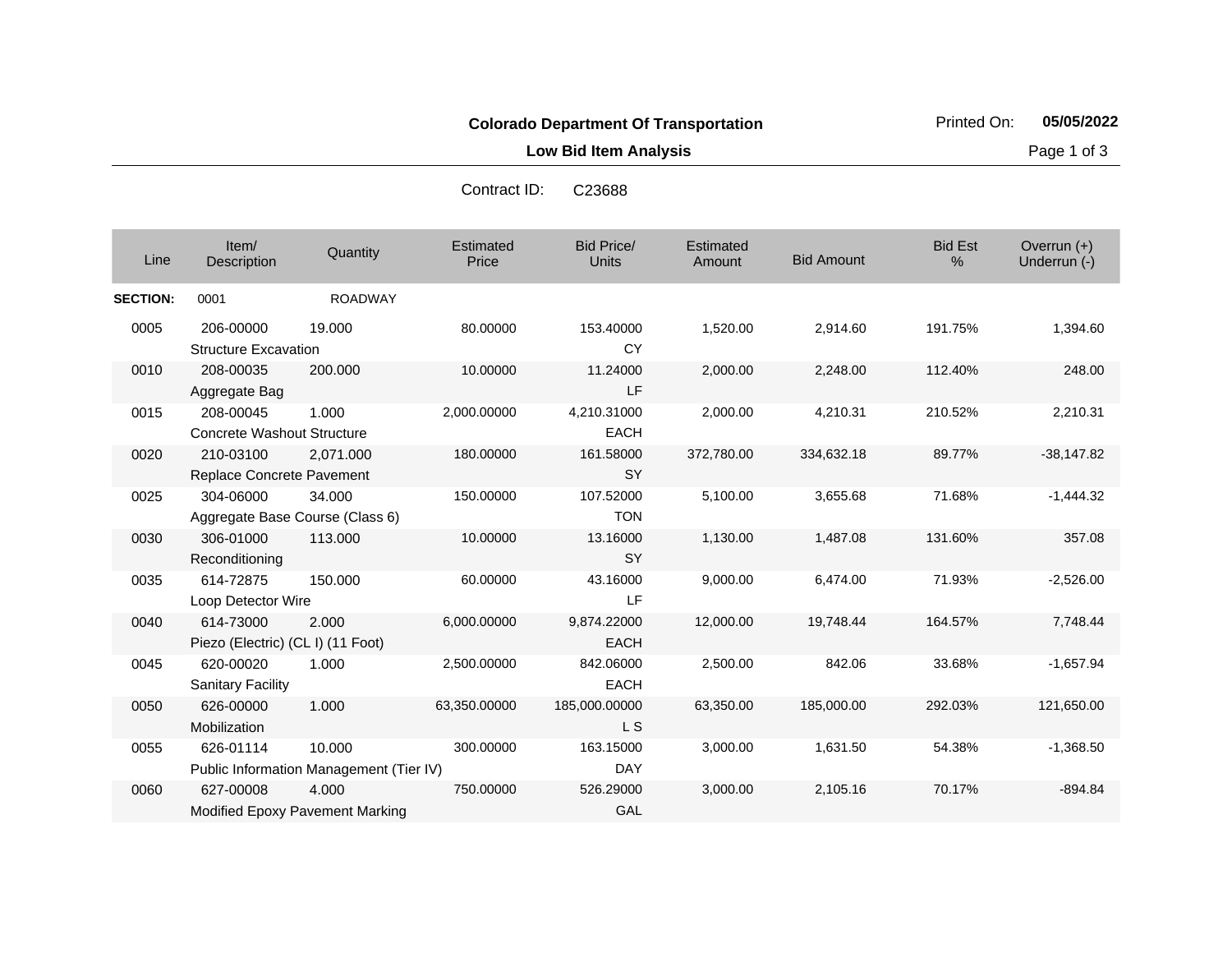**Low Bid Item Analysis Page 2 of 3** 

| Contract ID: | C <sub>23688</sub> |
|--------------|--------------------|
|              |                    |

| Line            | Item/<br><b>Description</b>                    | Quantity                                              | Estimated<br>Price | <b>Bid Price/</b><br><b>Units</b> | Estimated<br>Amount | <b>Bid Amount</b> | <b>Bid Est</b><br>% | Overrun $(+)$<br>Underrun (-) |
|-----------------|------------------------------------------------|-------------------------------------------------------|--------------------|-----------------------------------|---------------------|-------------------|---------------------|-------------------------------|
| <b>SECTION:</b> | 0001                                           | <b>ROADWAY</b>                                        |                    |                                   |                     |                   |                     |                               |
| 0065            | 627-01011                                      | 67.000<br><b>Preformed Plastic Pavement Marking</b>   | 60.00000           | 21.05000<br><b>SF</b>             | 4,020.00            | 1.410.35          | 35.08%              | $-2,609.65$                   |
| 0070            | (Contrast)(Inlaid)<br>630-00000<br>Flagging    | 600.000                                               | 35.00000           | 33.11000<br><b>HOUR</b>           | 21,000.00           | 19,866.00         | 94.60%              | $-1,134.00$                   |
| 0075            | 630-00007<br><b>Traffic Control Inspection</b> | 8.000                                                 | 350.00000          | 123.74000<br>DAY                  | 2,800.00            | 989.92            | 35.35%              | $-1,810.08$                   |
| 0080            | 630-00012<br><b>Traffic Control Management</b> | 20.000                                                | 1,300.00000        | 1,567.35000<br><b>DAY</b>         | 26,000.00           | 31,347.00         | 120.57%             | 5,347.00                      |
| 0085            | 630-80335                                      | 4.000<br>Barricade (Type 3 M-A) (Temporary)           | 300.00000          | 191.20000<br><b>EACH</b>          | 1,200.00            | 764.80            | 63.73%              | $-435.20$                     |
| 0090            | 630-80341                                      | 18,000<br>Construction Traffic Sign (Panel Size A)    | 65.00000           | 265.28000<br><b>EACH</b>          | 1,170.00            | 4,775.04          | 408.12%             | 3,605.04                      |
| 0095            | 630-80342                                      | 52.000<br>Construction Traffic Sign (Panel Size B)    | 75.00000           | 83.98000<br><b>EACH</b>           | 3,900.00            | 4,366.96          | 111.97%             | 466.96                        |
| 0100            | 630-80343                                      | 16.000<br>Construction Traffic Sign (Panel Size C)    | 80.00000           | 96.40000<br><b>EACH</b>           | 1,280.00            | 1,542.40          | 120.50%             | 262.40                        |
| 0105            | 630-80355<br>Portable Message Sign Panel       | 2.000                                                 | 7,500.00000        | 5,623.39000<br><b>EACH</b>        | 15,000.00           | 11,246.78         | 74.98%              | $-3,753.22$                   |
| 0110            | 630-80358<br>Panel (C Type)                    | 2.000<br>Advance Warning Flashing or Sequencing Arrow | 2,000.00000        | 1,771.37000<br><b>EACH</b>        | 4,000.00            | 3,542.74          | 88.57%              | $-457.26$                     |
| 0115            | 630-80360<br>Drum Channelizing Device          | 150.000                                               | 60.00000           | 54.01000<br><b>EACH</b>           | 9,000.00            | 8,101.50          | 90.02%              | $-898.50$                     |